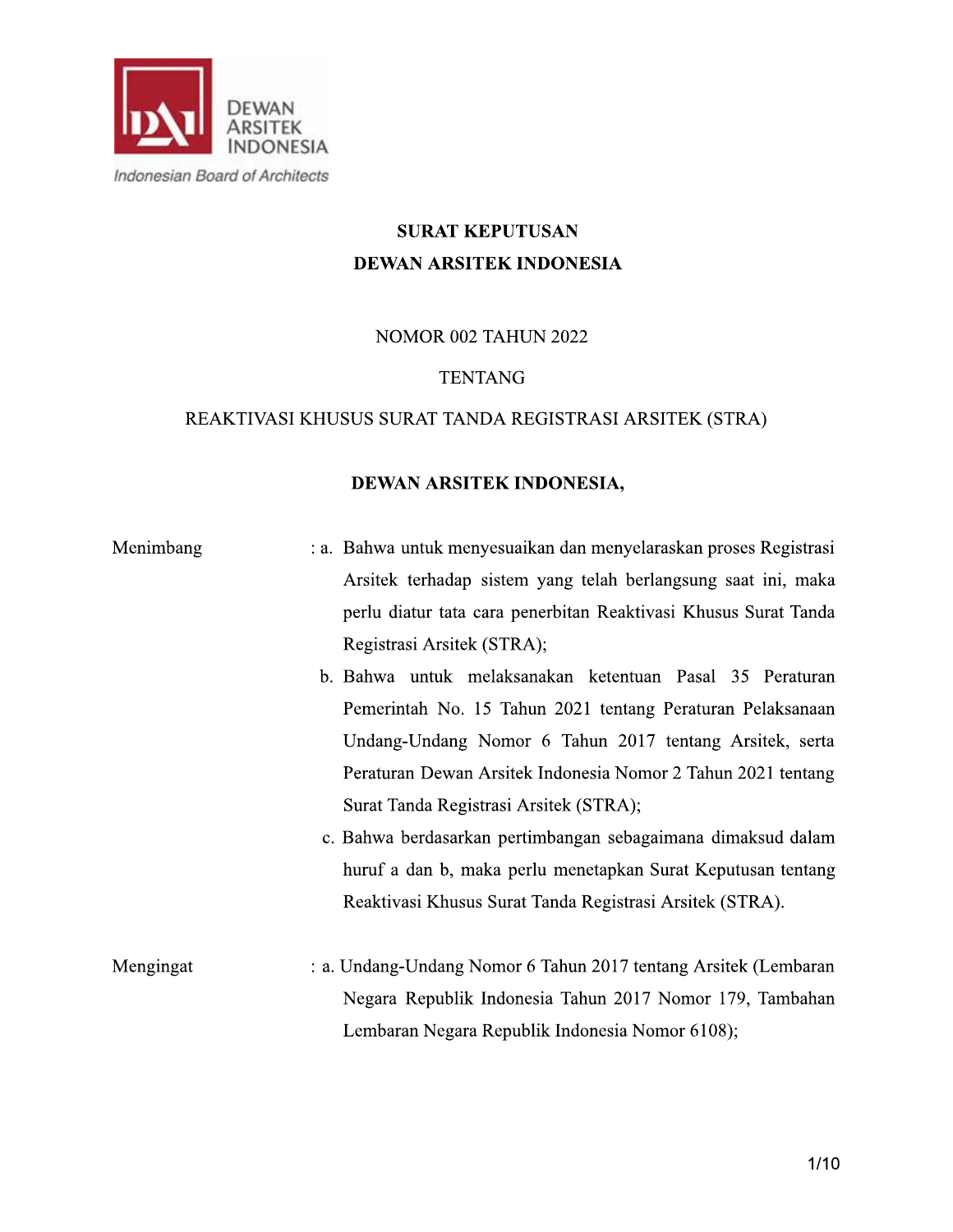

- b. Peraturan Pemerintah Nomor 15 Tahun 2021 tentang Peraturan Pelaksanaan Undang-Undang Nomor 6 Tahun 2017 tentang Arsitek; dan
- c. Peraturan Dewan Arsitek Indonesia Nomor 2 Tahun 2021 tentang Surat Tanda Registrasi Arsitek (STRA).

#### **MEMUTUSKAN:**

 $:$  SURAT Menetapkan **KEPUTUSAN DEWAN ARSITEK INDONESIA TENTANG REAKTIVASI KHUSUS SURAT TANDA** REGISTRASI ARSITEK (STRA) : 1. Reaktivasi Khusus diberlakukan kepada Pemohon yang pernah Pertama memiliki Tanda Pengakuan sebagai Arsitek yang masa berlakunya berakhir sebelum bulan Agustus 2017. 2. Tanda Pengakuan yang dimaksud adalah sebagai berikut: a. SKA yang diterbitkan oleh LPJK, dalam format landscape sejak tahun 2012; dan b. Sertifikat Keahlian yang diterbitkan oleh IAI dan diregistrasi oleh LPJK dalam format potrait tahun 2004-2011. Kedua : Persyaratan Reaktivasi Khusus dari pemohon yang pernah memiliki SKA Muda/Madya/Utama dan habis masa berlakunya sebelum bulan Agustus 2017, serta tidak diperpanjang adalah sebagai berikut: a. Pemohon wajib mengikuti Penataran Kode Etik dan Kaidah Tata Laku Arsitek yang dibuktikan dengan mengunggah fotokopi/hasil pindai (scan) sertifikat atau surat keterangan telah mengikuti Penataran Kode Etik dan Kaidah Tata Laku Arsitek sesuai dengan ketentuan yang ditetapkan dan divalidasi oleh Organisasi Profesi.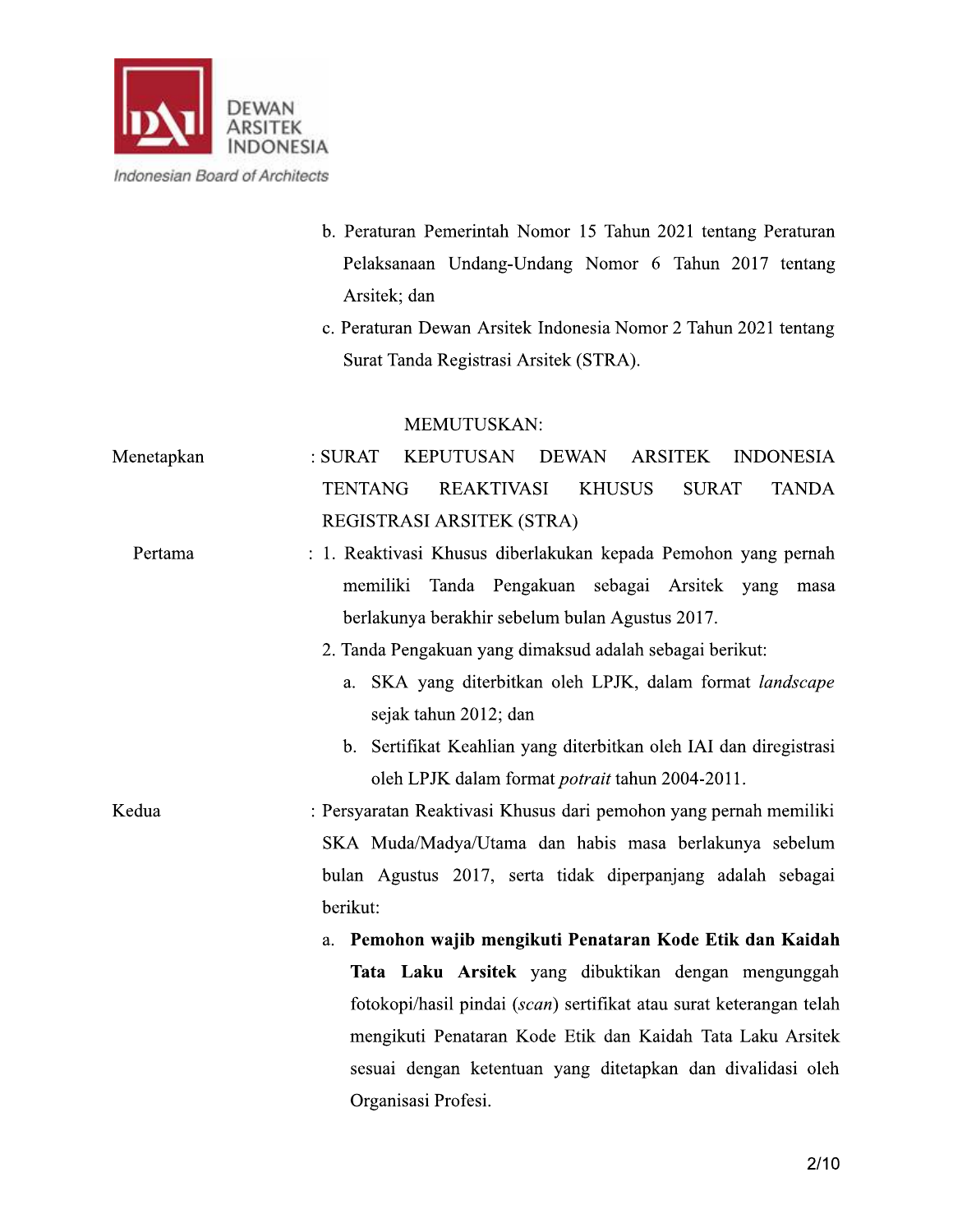

- b. Wajib mengunggah bukti telah mengikuti kegiatan PKB wajib (1-6) sesuai ketentuan yang ditetapkan oleh Organisasi Profesi;
- c. Wajib mengunggah 6 (enam) daftar proyek yang pernah dikerjakan. Format dan Ketentuan Daftar Proyek dijelaskan pada bagian Ketentuan dan Spesifikasi.
- d. Wajib mengunggah portofolio 3 (tiga) proyek ke Aplikasi STRA, yang pernah dikerjakan dan dilengkapi dengan berkas SPK (Surat Perintah Kerja) atau surat keterangan sejenis. Format dan Ketentuan Portofolio dijelaskan pada bagian Ketentuan dan Spesifikasi.
- e. Persyaratan tambahan untuk kualifikasi STRA-1 adalah minimal salah satu proyek di Portofolio diatas merupakan:
	- Proyek dengan tipologi diantara berikut: komersial, kompleks perumahan/rumah susun, umum, pendidikan, peribadatan, pelayanan medis, institusional, transportasi, olahraga, atau campuran dan lain-lain.
	- Memiliki kompleksitas tinggi atau bangunan bertingkat diatas 5 (lima) lantai, dengan kriteria sebagai berikut:

#### **Kriteria Normatif**

- Menimbulkan risiko yang besar terhadap manusia jika terjadi kegagalan (life safety and security).
- Mempunyai dampak yang besar terhadap lingkungan dalam segi estetika, kesehatan, kenyamanan, kemudahan (human welfare).

#### Kriteria Perancangan

Melibatkan multidisiplin keahlian dan arsitek berfungsi sebagai penanggung jawab dan manajemen perancangan.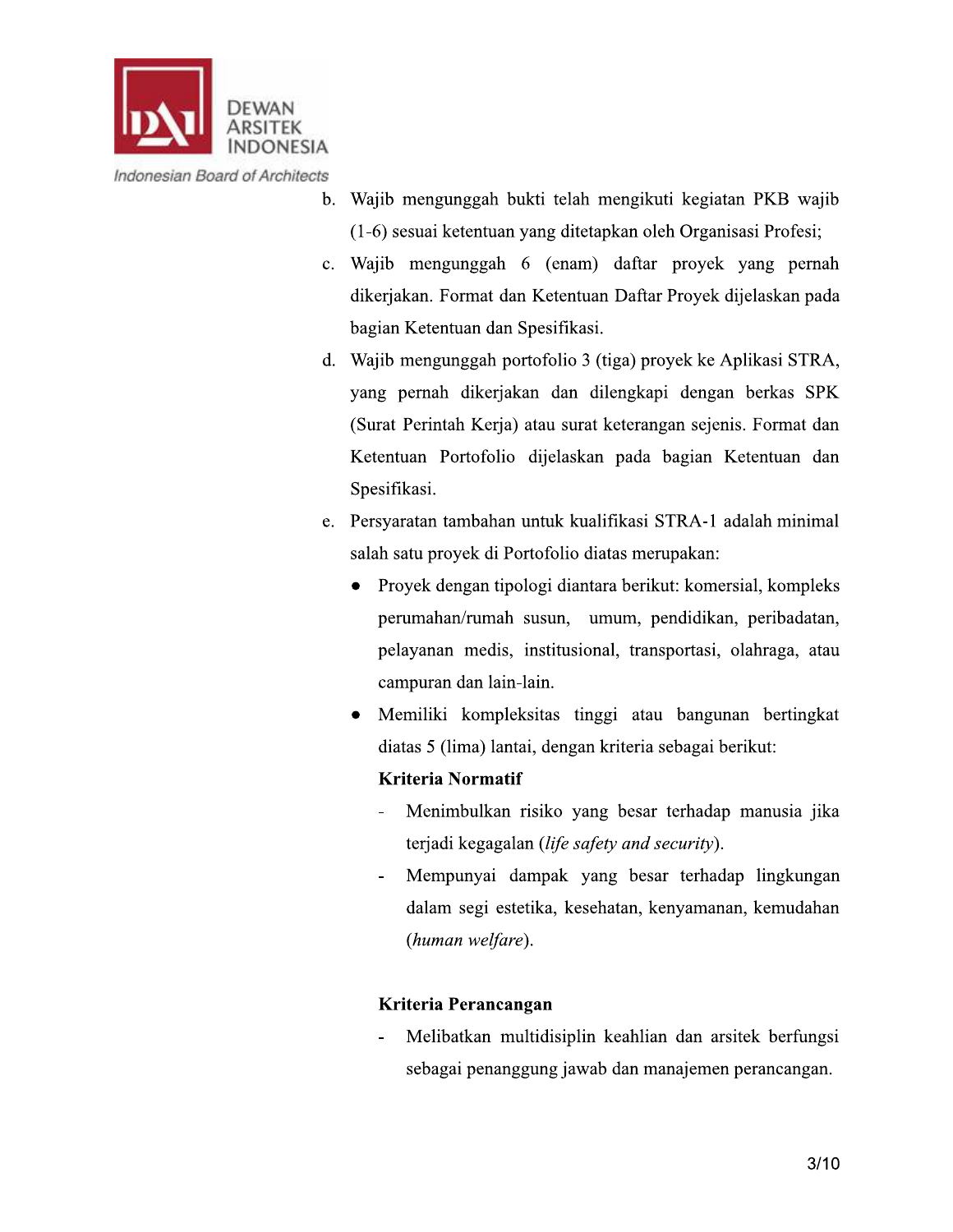

Ketiga

 $f_{\cdot}$ Wajib mengunggah bahan presentasi atas 1 (satu) karya dari portofolio tersebut diatas yang dianggap paling mewakili keterlibatan dan kontribusi sebagai arsitek atau proyek dengan kompleksitas tinggi, atau proyek yang memiliki kompleksitas tinggi sebagaimana dituliskan di butir e. Format dan Ketentuan Bahan Presentasi dijelaskan pada bagian Ketentuan dan Spesifikasi.

g. Wajib mengunggah isian lengkap sebagaimana format Instrumen Penilaian Mandiri yang disediakan dan diunduh dari Aplikasi STRA. Isian pada Instrumen Penilaian Mandiri merupakan penjelasan singkat mengenai kompetensi arsitek atas proyek yang diunggah di Portofolio. Format dan Ketentuan Instrumen Penilaian Mandiri dijelaskan pada bagian Ketentuan dan Spesifikasi.

#### : Reaktivasi Khusus dilakukan dengan:

- a. Metode portofolio dimana pemohon mengirimkan daftar 6 (enam) proyek yang pernah dikerjakan, 3 (tiga) berkas Portofolio proyek yang pernah dikerjakan, 1 (satu) berkas bahan presentasi dan isian pada Instrumen Penilaian Mandiri sebagaimana ditentukan pada bagian Kedua. Komite Sertifikasi Dewan akan memeriksa berkas-berkas yang telah tersampaikan dan menjadi pertimbangan dalam evaluasi kompetensi.
- b. Metode portofolio didukung oleh metode wawancara dan observasi dimana pemohon melakukan diskusi baik secara luring maupun secara daring dengan Komite Sertifikasi Dewan untuk menyampaikan pendapat, menyampaikan presentasi dengan media tertentu terkait dengan kompetensi yang pernah dimiliki oleh pemohon dan akan dievaluasi dengan durasi waktu yang ditentukan Dewan. Metode wawancara hanya dilakukan untuk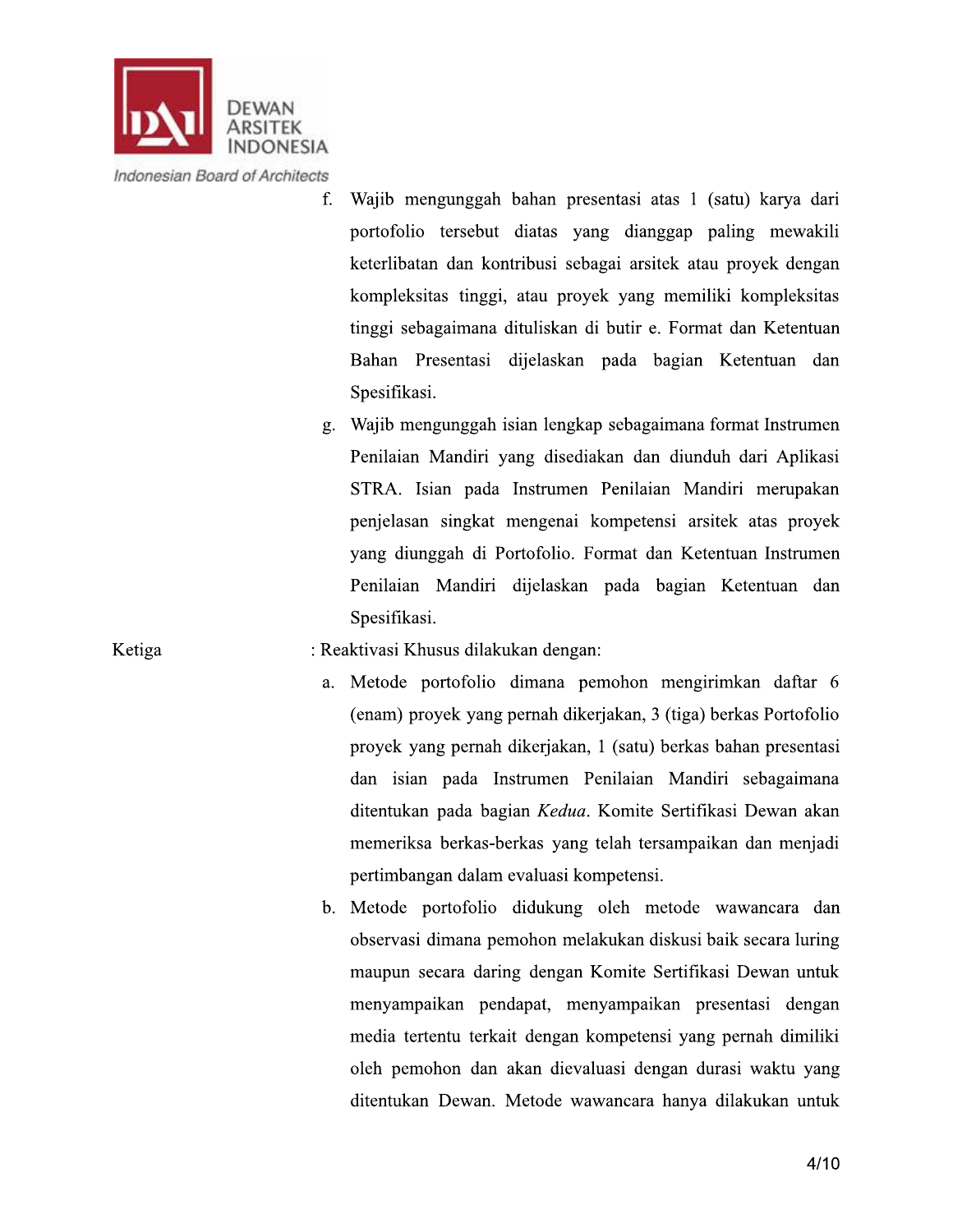

Keempat

kualifikasi STRA-1 atau jika ditemukan kasus khusus yang memerlukan konfirmasi atau klarifikasi.

- : Proses dan mekanisme Reaktivasi Khusus sebagaimana terlampir adalah:
	- a. Pemohon melakukan pendaftaran/registrasi atau mengajukan permohonan di Aplikasi STRA Dewan dengan melengkapi beberapa persyaratan sebagaimana persyaratan untuk skema Reaktivasi Khusus diatas.
	- b. Pemohon melunasi Biaya Permohonan dan Evaluasi Kompetensi.
	- c. Berkas-berkas administrasi dan persyaratan Reaktivasi Khusus yang telah melalui proses verifikasi dan validasi di UPT Provinsi akan masuk dalam proses penilaian atas Portofolio dan Instrumen Penilaian Mandiri oleh Komite Sertifikasi Dewan.
	- d. Berkas yang memenuhi kriteria untuk kualifikasi STRA-1 akan masuk dalam proses wawancara. Pemohon bersangkutan akan mendapatkan jadwal wawancara secara daring.
	- e. Berkas-berkas yang memerlukan konfirmasi atau klarifikasi akan masuk dalam proses wawancara. Pemohon bersangkutan akan mendapatkan jadwal wawancara secara daring.
	- f. Pelaksanaan Evaluasi Kompetensi melalui wawancara dan observasi serta penilaian terhadap dokumen portofolio dilakukan oleh Komite Sertifikasi Dewan yang terdiri dari tiga orang interviewer sekaligus reviewer.
	- g. Evaluasi dan penilaian oleh Komite Sertifikasi melalui dan observasi wawancara dokumen portofolio serta menggunakan tiga form berikut:
		- $FR-0$ : FORM DAFTAR PROYEK

 $FR-1:$ **FORM PENILAIAN PRESENTASI DAN** WAWANCARA OLEH INTERVIEWER DEWAN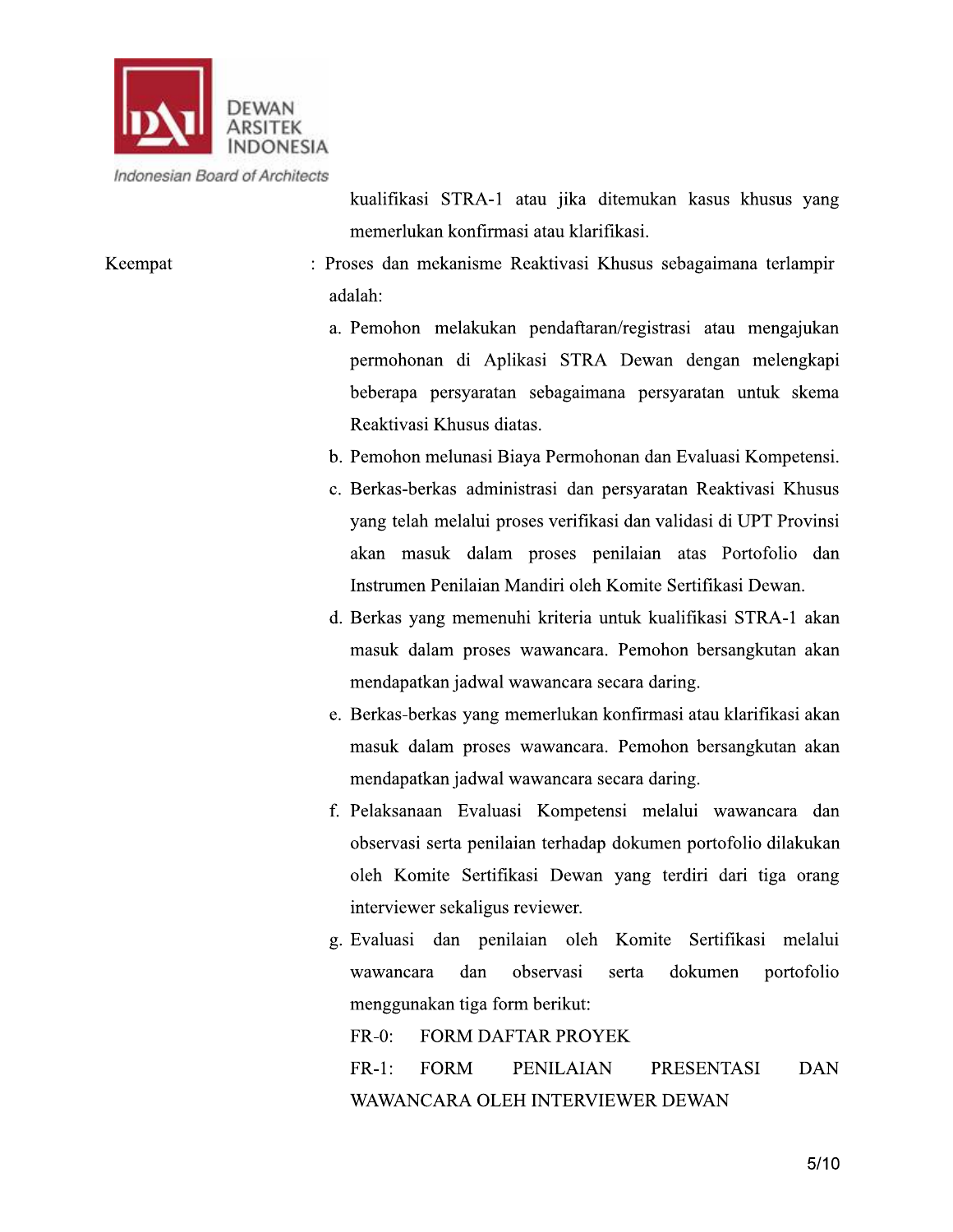

**FORM**  $FR-2$ : **PENILAIAN PORTOFOLIO OLEH INTERVIEWER DEWAN INSTRUMEN PENILAIAN**  $FR-3$ : PENILAIAN ATAS

MANDIRI OLEH INTERVIEWER DEWAN

h. Hasil akhir penilaian berupa:

FR-4: REKAPITULASI NILAI HASIL REVIEW DAN EVALUASI KOMPETENSI

 $FR-5$ : **KEPUTUSAN TIM REVIEWER** 

FR-6: BERITA ACARA HASIL REVIEW DAN EVALUASI **KOMPETENSI** 

- i. Dokumen Keputusan Tim Reviewer (FR-5) dan Berita Acara (FR-6) selanjutnya masuk dalam Sidang Pleno pada Komite Registrasi Dewan.
- Dokumen Keputusan Tim Reviewer (FR-5) dan Berita Acara i. (FR-6) berisi rekomendasi atas penilaian yakni:
	- $\bullet$ Rekomendasi STRA-1.
	- Rekomendasi STRA-2.  $\bullet$
	- Melengkapi berkas.  $\bullet$
	- Rekomendasi menjalani Uji Kompetensi.  $\bullet$

: Ketentuan dan Spesifikasi Reaktivasi Khusus:

#### a. Ketentuan dan Spesifikasi Daftar Proyek

Ketentuan dan Spesifikasi Daftar Proyek yang diunggah ke Aplikasi STRA Dewan adalah:

- Gunakan template Form Daftar Proyek yang diunduh di  $\overline{a}$ Aplikasi STRA untuk pengisian proyek.
- Isi template secara lengkap termasuk tanggal pengisian, nama lengkap, dan tandatangan sebagaimana tertera pada form tersebut.

Kelima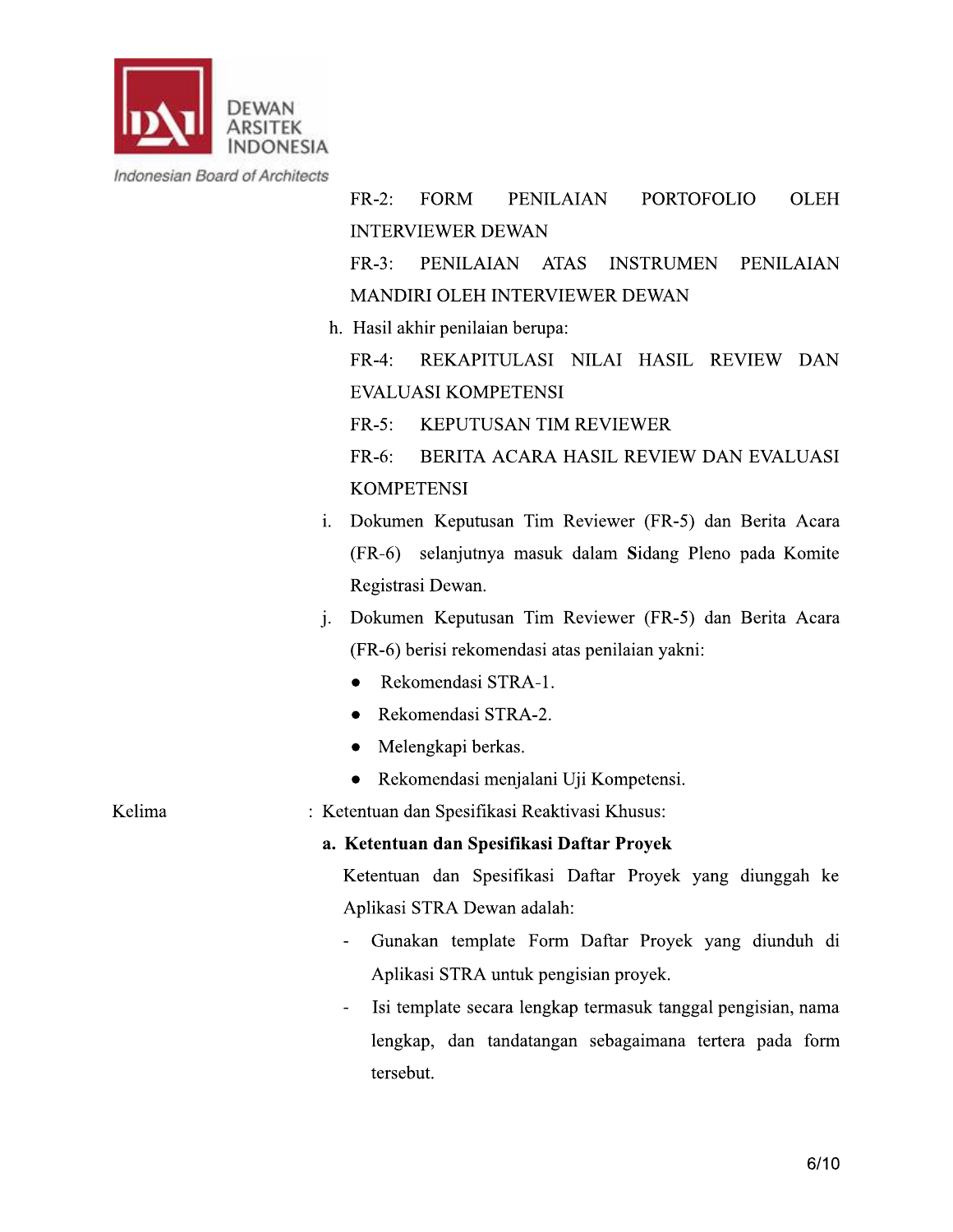

- Form Daftar Proyek yang sudah diisi, disimpan dalam format  $\overline{a}$ .PDF dan di-submit ke Aplikasi STRA Dewan.
- Penamaan file: DP NAMA LENGKAP.PDF

#### b. Ketentuan dan Spesifikasi Portofolio

Ketentuan dan Spesifikasi Portofolio yang diunggah ke Aplikasi STRA Dewan adalah:

- Masing-masing karya yang diunggah memiliki format .PDF dengan besar file masing-masing maksimal 25MB. Berkas SPK (Surat Perintah Kerja) atau Surat Keterangan sejenis untuk minimal 3 (tiga) proyek yang ada pada Portofolio disatukan dalam berkas Portofolio tersebut.
- Setiap file PDF berisi 5-10 lembar gambar dengan orientasi Lanskap (Landscape).
- Jenis gambar-gambar yang ada minimal adalah: Rencana Tapak (Site Plan), Rencana Lantai Dasar (Ground Plan), Denah, Tampak, Potongan,
- Jenis informasi lain yang dapat ditambahkan adalah: image/foto konstruksi/foto terbangun.
- Pada pemohon STRA-1 dengan kriteria sebagaimana bagian Kedua huruf d, minimal salah satu dari portofolio yang diunggah tersebut harus proyek yang memiliki minimal 5 (lima) lantai serta memiliki kriteria kompleksitas tinggi sesuai yang tercantum pada persyaratan tersebut.
- Gambar, diagram, ilustrasi, foto, dan teks harus dapat dibaca dengan jelas (minimal resolusi gambar adalah 72 dpi).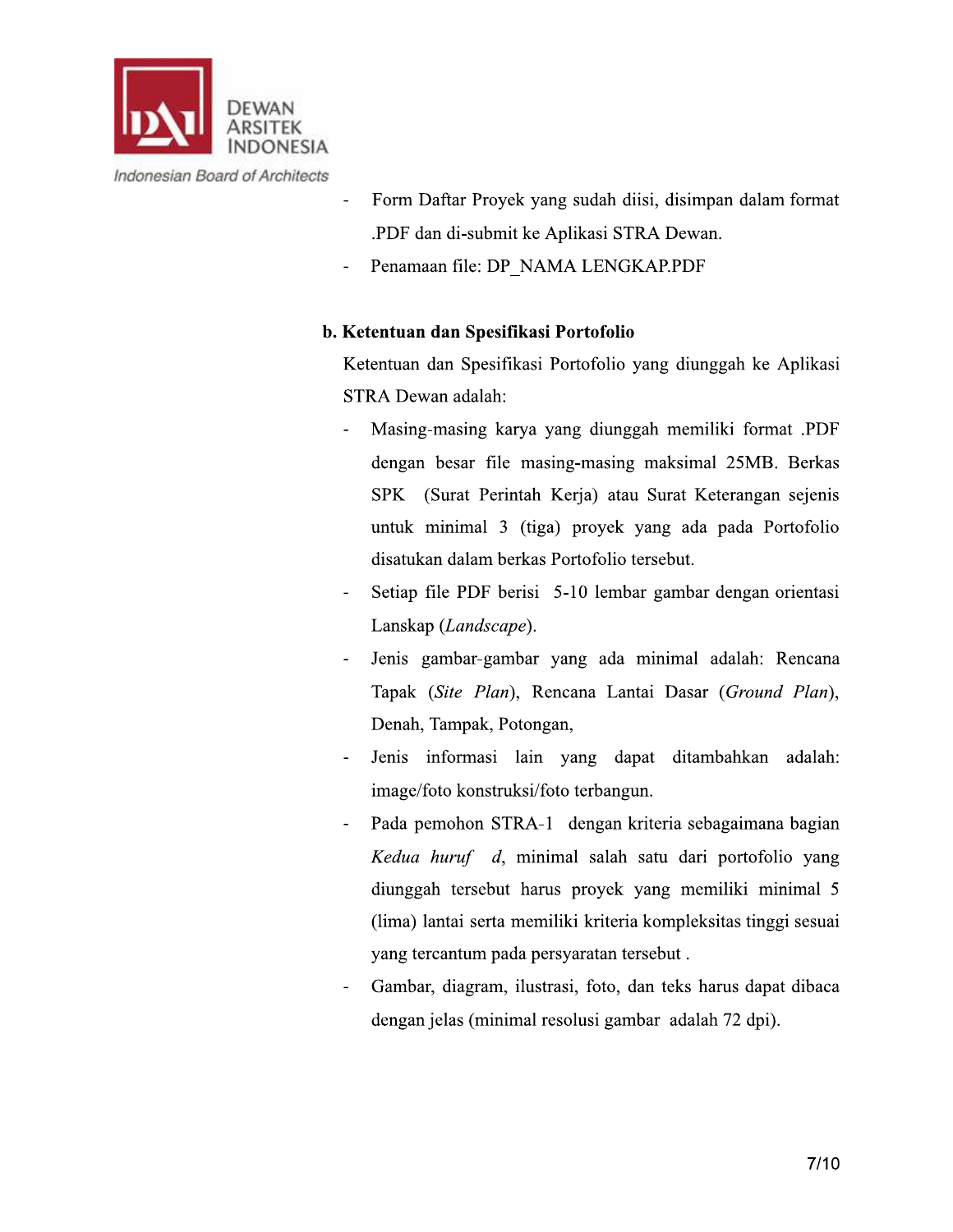

Penamaan file setiap karya portofolio: PORTO[N] NAMA LENGKAP.PDF, dimana N diganti angka urutan karya, contoh: PORTO1 NAMA LENGKAP.PDF.

#### c. Ketentuan dan Spesifikasi Bahan Presentasi

Format bahan presentasi yang diupload ke Aplikasi STRA Dewan adalah:

- File ber-*extension* .PDF dengan besar file maksimal 100MB.
- Format slide pada file .PDF adalah 4:3 atau 16:9.  $\frac{1}{2}$
- Jumlah slide pada file PDF tidak dibatasi namun waktu presentasi dibatasi 10-15 menit.
- Substansi yang harus disampaikan pada slide adalah sebagai berikut tapi tidak terbatas pada:
	- o Deskripsi proyek
	- o Keterlibatan utama dalam proyek
	- o Konsep utama rancangan
	- o Proses perancangan termasuk studi program, peraturan, biaya dan yang relevan.
	- o Hasil yang dicapai dan yang pantas dibanggakan.
	- o Pelajaran yang bisa diambil dari proyek ini.
- Penamaan file: PRESENTASI NAMA LENGKAP.PDF

#### d. Ketentuan Instrumen Penilaian Mandiri

Ketentuan dan Spesifikasi Penilaian Mandiri yang diupload ke Aplikasi STRA Dewan adalah:

- File Instrumen Penilaian Mandiri diunduh dari Aplikasi STRA Dewan untuk kemudian diisi mandiri dan di-submit kembali setelah diisi dan ditandatangani.
- Dalam Instrumen Penilaian Mandiri, terdapat tiga kolom:  $\blacksquare$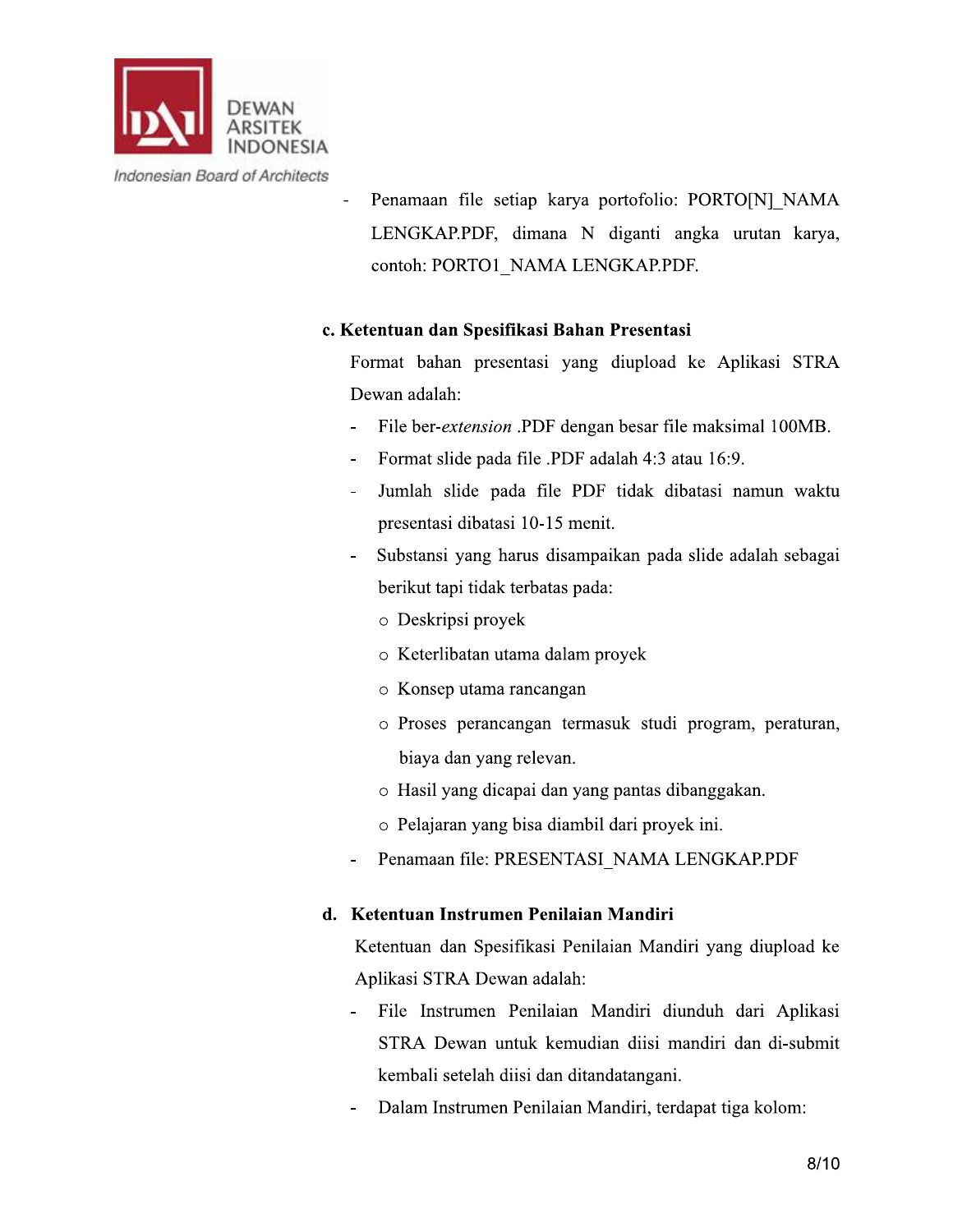

| Indonesian Board of Architects |  |  |  |
|--------------------------------|--|--|--|
|--------------------------------|--|--|--|

Kolom Unit Kompetensi: berisi 13 Unit Kompetensi  $\circ$ Arsitek. Dari 13 Unit Kompetensi ini, yang wajib diisi adalah:

- 1. Kompetensi Perancangan Arsitektur;
- 2. Kompetensi Batasan Anggaran dan Peraturan Bangunan;
- 3. Kompetensi Persiapan Pekerjaan Perancangan;
- 4. Kompetensi Manusia, Bangunan, dan Lingkungan;
- 5. Kompetensi Fisik dan Fisika Bangunan; dan
- 6. Kompetensi Kepranataan Industri Konstruksi.
- Kolom Bukti Pendukung: Masukkan gambar/diagram  $\circ$ yang mendukung atau sesuai dengan isian pada kolom Unit Kompetensi.
- Instrumen Penilaian Mandiri harus diisi tanggal pengisian,  $\overline{a}$ nama lengkap, dan tandatangan sebagaimana tertera pada form Instrumen Penilaian Mandiri.
- Instrumen Penilaian Mandiri yang sudah diisi, disimpan  $\blacksquare$ dalam format .PDF dan di-submit ke Aplikasi STRA Dewan.
- Penamaan file: IPM NAMA LENGKAP.PDF  $\overline{\phantom{a}}$

: Keputusan ini mulai berlaku pada tanggal ditetapkan.

: Biaya Reaktivasi Khusus Masa Transisi adalah sebesar Rp1.500.000

Ketujuh

Keenam

Ditetapkan di Jakarta, Pada tanggal 21 Maret 2022 Ketua

Ar. Bambang Eryudhawan, IAI